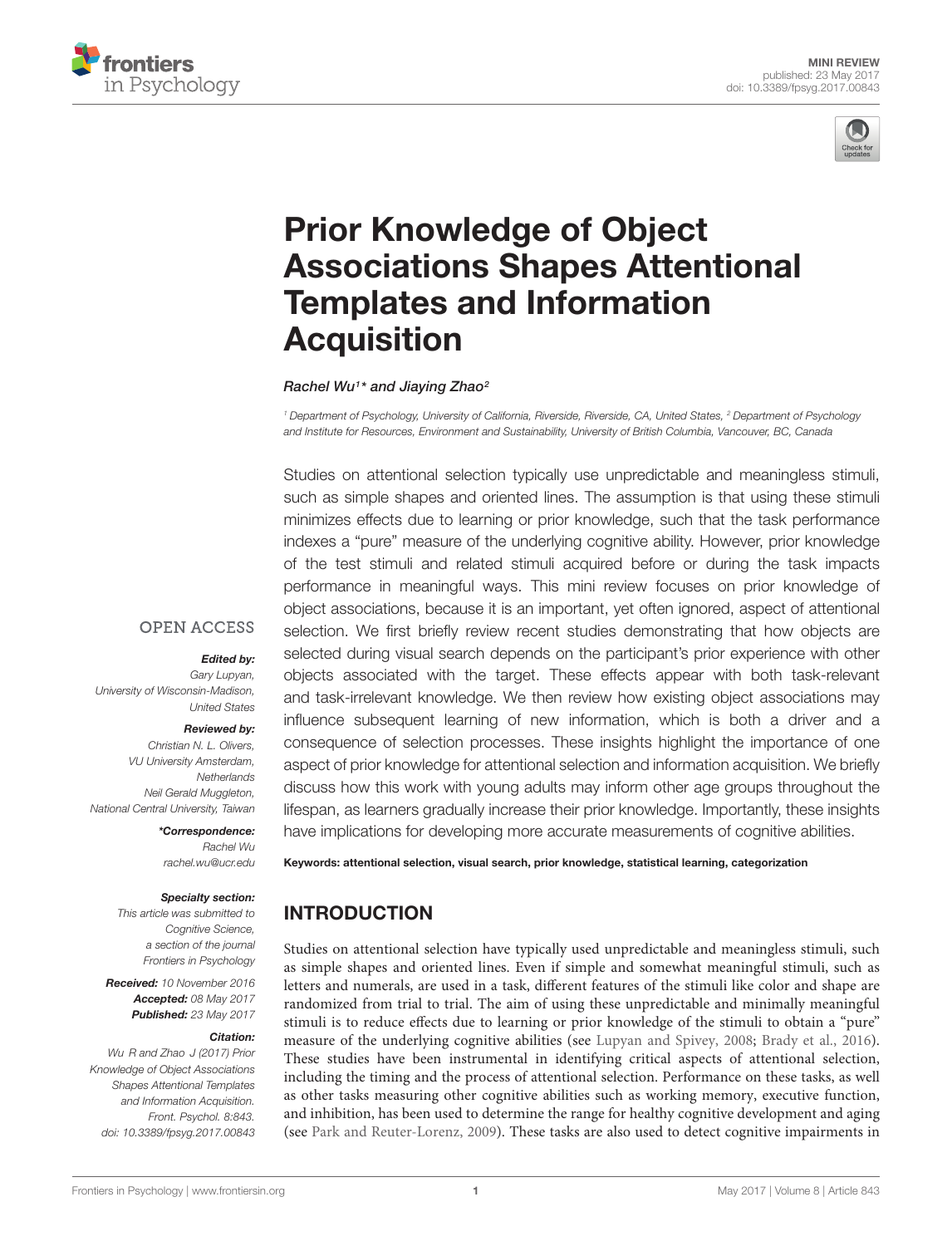aging adults (e.g., [Possin et al.,](#page-4-3) [2013\)](#page-4-3). Moreover, cognitive training programs have been using these modularized tasks to improve specific cognitive abilities that they were designed to measure (e.g., [Ball et al.,](#page-4-4) [2002;](#page-4-4) [Olesen et al.,](#page-4-5) [2004;](#page-4-5) [Jaeggi et al.,](#page-4-6) [2008\)](#page-4-6).

However, it is difficult, if not impossible, to measure pure cognitive abilities in a single task, because the measurement depends on the participant's experience with the stimuli and related stimuli prior to the experiment, as well as during the task. Stimuli that are meaningless to the experimenter may not actually be meaningless to the participant, and unpredictable stimuli may disrupt the participant's existing cognitive models of a generally predictable environment (e.g., [Orhan and Jacobs,](#page-4-7) [2014\)](#page-4-7). In order to obtain more accurate and ecologically valid measures of cognitive abilities, it is important to investigate the influence of prior knowledge, which impacts performance on cognitive tasks in meaningful ways (e.g., [Lupyan,](#page-4-8) [2008;](#page-4-8) [Lupyan](#page-4-0) [and Spivey,](#page-4-0) [2008;](#page-4-0) [Orhan and Jacobs,](#page-4-7) [2014;](#page-4-7) [Brady et al.,](#page-4-1) [2016\)](#page-4-1).

This mini review focuses on prior knowledge of associations between individual objects, because it is an important, yet often ignored, aspect of attentional selection. Objects in the natural environment rarely appear on their own. Instead, they almost always appear with other objects. Therefore, it is important to understand how these associations influence attentional selection and subsequent cognitive processes, namely information acquisition. This paper first reviews recent studies showing that the participant's prior knowledge of objects associated with the search target can either facilitate or hinder search, due to the use and construction of attentional templates. Then, we review studies showing how prior knowledge of associations determines what and how new information is learned, which results from intermediary selection processes. We end with a brief discussion on how this work can inform research with other age groups throughout the lifespan, and aid in developing more accurate measurements of cognitive abilities.

## PRIOR KNOWLEDGE OF TASK-RELEVANT OBJECT ASSOCIATIONS SHAPES ATTENTIONAL TEMPLATES DURING VISUAL SEARCH

Recent studies have shown that prior knowledge of object associations shapes how people search for information in the environment. Top-down, or goal-directed, search has been theorized to unfold in the following manner: The participant creates an attentional template, a prioritized working memory representation, of the to-be-searched target item, and then matches the attentional template to the stimuli presented (e.g., [Olivers et al.,](#page-4-9) [2011\)](#page-4-9). Without an attentional template, top-down search is inefficient, perhaps impossible. Attentional templates can contain a single feature, a combination of features, a rule, or even a category [\(Luck and Hillyard,](#page-4-10) [1994;](#page-4-10) [Eimer,](#page-4-11) [1996;](#page-4-11) [Nako et al.,](#page-4-12) [2014a;](#page-4-12) [Wu et al.,](#page-5-0) [2016\)](#page-5-0). In many studies investigating attentional selection, the stimuli are simple objects, rather than complex naturalistic objects, in order to

minimize the interference of prior knowledge with the visual search process, and to allow an investigation of the "pure" attentional mechanisms and parameters of attentional selection (e.g., [Treisman,](#page-5-1) [1982;](#page-5-1) [Wolfe,](#page-5-2) [1998;](#page-5-2) [Woodman and Luck,](#page-5-3) [1999\)](#page-5-3).

Building on the theoretical foundations of top-down search using simple meaningless stimuli, several recent behavioral studies have demonstrated that prior knowledge of object associations indeed impacts attentional templates and search efficiency [\(Yang and Zelinsky,](#page-5-4) [2009;](#page-5-4) [Wolfe et al.,](#page-5-5) [2011\)](#page-5-5). For example, during visual search, participants could recall and recognize objects associated with the target more accurately than unrelated distractors [\(Moores et al.,](#page-4-13) [2003\)](#page-4-13). Distractors in the same color as the target in the natural environment slowed visual search for the target in the laboratory setting, even if the target was grayscale [\(Olivers et al.,](#page-4-9) [2011\)](#page-4-9). After knowing the target (e.g., banana), participants were slower to orient toward semantically related objects (e.g., monkey) compared to visually related objects (e.g., canoe), demonstrating that semantic biases can be a distraction when task-irrelevant [\(De Groot et al.,](#page-4-14) [2016\)](#page-4-14). In essence, prior knowledge has benefits and costs on visual search.

Recent ERP studies using the N2pc component suggest that these behavioral benefits and costs may be due to grouping of associated objects into one unit (e.g., a category; [Nako et al.,](#page-4-12) [2014a;](#page-4-12) [Wu et al.,](#page-5-0) [2016\)](#page-5-0). When controlling for factors such as salience, the N2pc ERP reflects the number of attentional templates used during a search task [\(Nako et al.,](#page-4-12) [2014a\)](#page-4-12). Therefore, the N2pc is a useful tool for investigating the grouping of associated objects into an attentional template. In [Nako et al.](#page-4-12) [\(2014a\)](#page-4-12), participants searched for a letter target among three simultaneously presented distractors from a number category (and vice versa). ERP results revealed that such category search produced similar N2pc components compared to searching for a specific letter target among distractors from the same letter category. In other words, searching for associated objects in one category is similar to searching for a specific object. This finding has been replicated with naturalistic and artificial categories, such as clothing and kitchen items, human and ape faces [\(Wu et al.,](#page-5-6) [2015\)](#page-5-6), and newly learned Chinese characters and alien families [\(Wu et al.,](#page-5-7) [2013,](#page-5-7) [2016\)](#page-5-0). Prior knowledge of object associations also induces costs when distractors are thought to be in the same category as the target or semantically related to the target [\(Telling](#page-5-8) [et al.,](#page-5-8) [2009;](#page-5-8) [Nako et al.,](#page-4-15) [2014b\)](#page-4-15). For example, when asked to search for the letter "A", but the letter "R" which is a distractor from the same category as the target appears instead, the participant tends to select the distractor prior to indicating that the target is absent. In these cases, prior knowledge encourages false alarms to distractors related to the target, resulting in poorer behavioral performance when indicating the absence of the target.

These visual search studies dovetail with an increasing body of research on working memory capacity showing that prior knowledge of object and feature associations allows grouping or "compression" of information to overcome memory capacity limitations (e.g., [Brady and Alvarez,](#page-4-16) [2009;](#page-4-16) [Orhan and Jacobs,](#page-4-7) [2014;](#page-4-7) [Brady et al.,](#page-4-1) [2016;](#page-4-1) [Zhao and Yu,](#page-5-9) [2016\)](#page-5-9). Costs of prior knowledge emerge when experimental conditions deviate from the statistics in the familiar environment in which the knowledge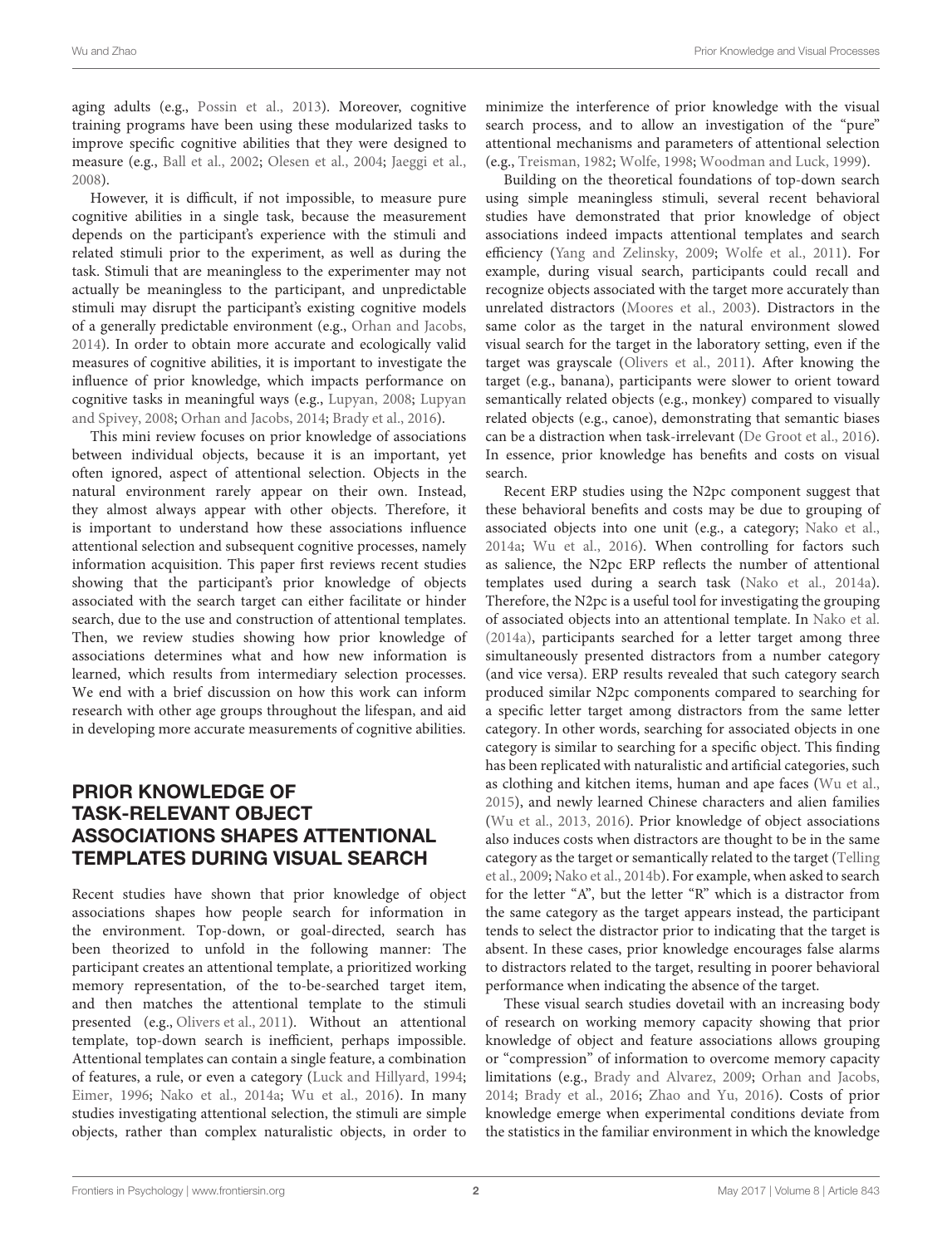was first acquired [\(Green et al.,](#page-4-17) [2010;](#page-4-17) [Orhan and Jacobs,](#page-4-7) [2014;](#page-4-7) [Blanco et al.,](#page-4-18) [2016\)](#page-4-18). For example, [Orhan and Jacobs](#page-4-7) [\(2014\)](#page-4-7) argue that using unpredictable stimuli, such as shapes that do not predict color, may induce a "model mismatch" between the current stimuli and the participant's prior experience in the natural environment, where objects and features are often predictive (e.g., bananas tend to be yellow). This mismatch may negatively impact the participant's responses when completing the task. Relying on prior knowledge allows people to be more efficient in familiar environments, at the cost of being less efficient in novel environments that encompass different constraints.

## PRIOR KNOWLEDGE OF OBJECT ASSOCIATIONS SHAPES THE CONSTRUCTION OF ATTENTIONAL **TEMPLATES**

Prior knowledge induces costs and benefits on attentional selection because it dictates what is included in search templates. This tradeoff due to prior knowledge is the focus of some recent studies investigating how these costs and benefits emerge with learning and experience. The vast majority of visual search studies provide participants with explicit instructions about the target and sometimes the distractors, and assume that the participant creates an attentional template identical to the target shown, or at least containing the relevant features. However, with more complex stimuli containing many features and more ambiguous instructions, what is considered "relevant" can depend heavily on prior and newly acquired knowledge. This notion is consequential because the construction and use of relevant information for attentional templates typically determine search performance, and everyday activities do not often include simple meaningless stimuli or explicit instructions for every action.

Recent studies suggest that the amount of knowledge about object associations acquired prior to and during a task can determine how attentional templates are constructed. For example, newly acquired categories may be more difficult to find initially, but they elicit fewer false alarms compared to highly familiar categories, such as letters and numerals [\(Wu et al.,](#page-5-7) [2013,](#page-5-7) [2016\)](#page-5-0). Unfamiliar categories require learning to construct appropriate attentional templates, which may require learning new rules that may be based on seemingly arbitrary principles (e.g., Chinese characters for numbers, [Wu et al.,](#page-5-7) [2013\)](#page-5-7). Therefore, search for newly learned categories may be initially inefficient. As the observer becomes more familiar with the categories, false alarms to the non-target items from the target's category may increase [\(Wu et al.,](#page-5-10) [2017a\)](#page-5-10). These studies also showed that probabilistic information of object associations can be used to determine which features and objects to prioritize in the attentional template. Such information includes the likelihood of the co-occurrence of objects in a category, which can be used to "chunk" many objects into a unified template [\(Wu et al.,](#page-5-7) [2013,](#page-5-7) [2016\)](#page-5-0). For example, [Wu et al.](#page-5-7) [\(2013\)](#page-5-7) presented Englishspeaking participants with pairs of objects that belonged in the

same category (i.e., Chinese characters for numbers vs. nonnumbers), but were not explicitly told what the categories were. Participants implicitly extracted the category information based on the co-occurrence of the characters and formed a unified search template for the two categories of Chinese characters, albeit weaker templates than for familiar letters and numerals. These studies highlight that attentional templates are dynamic, task-specific, and dependent on prior knowledge, perhaps even with "minimally meaningful" stimuli such as letters (see also [Nako et al.,](#page-4-19) [2015\)](#page-4-19).

## PRIOR KNOWLEDGE OF TASK-IRRELEVANT OBJECT ASSOCIATIONS IMPACTS SEARCH

Prior knowledge of object associations guides the spatial allocation of attention, even when completely task-irrelevant (e.g., [Chun and Jiang,](#page-4-20) [1998;](#page-4-20) [Zhao et al.,](#page-5-11) [2013\)](#page-5-11). In one study [\(Zhao](#page-5-11) [et al.,](#page-5-11) [2013\)](#page-5-11), "meaningless" abstract novel symbols appeared one after another in a fixed, predictable order (i.e., with regularities), whereas other symbols appeared in a random order. While viewing these "task-irrelevant" objects, participants performed a visual search task where a target (i.e., the letter "T") appeared in either a structured location where objects appeared in a predictable order or a random location where objects appeared in a random order. Participants were faster to detect the target when it appeared in the structured location compared to the random location, suggesting that attention was biased toward the regularities of the object associations in the structured location. This attentional bias persists even when the regularities are later removed, or when new regularities emerge in a different location [\(Yu and Zhao,](#page-5-12) [2015\)](#page-5-12). Moreover, depending on how objects co-occur in space, local and global regularities draw attention to local and global levels, respectively [\(Zhao and Luo,](#page-5-13) [2017\)](#page-5-13). These studies demonstrate that the prior knowledge of object associations and co-occurrences biases attention to the spatial location containing regularities, possibly in order to facilitate further learning of regularities. This attentional bias can be both beneficial in allowing more learning to occur, and costly in terms of perhaps hindering learning of new information elsewhere.

## PRIOR KNOWLEDGE OF OBJECT ASSOCIATIONS DICTATES HOW NEW INFORMATION IS ACQUIRED

As both a consequence and a driver of the attentional selection process, prior knowledge of object associations can guide how new information is learned and created. Knowledge of object relationships can be acquired automatically and implicitly through statistical learning, which involves the extraction of reliable co-occurrences between individual objects over space and time (e.g., [Fiser and Aslin,](#page-4-21) [2001;](#page-4-21) [Turk-Browne et al.,](#page-5-14) [2005\)](#page-5-14). This ability is present in early infancy [\(Saffran et al.,](#page-5-15) [1996;](#page-5-15) [Fiser and Aslin,](#page-4-22) [2002;](#page-4-22) [Kirkham et al.,](#page-4-23) [2002;](#page-4-23) [Wu et al.,](#page-5-16) [2011\)](#page-5-16), and perhaps even from birth [\(Teinonen et al.,](#page-5-17) [2009\)](#page-5-17). A notable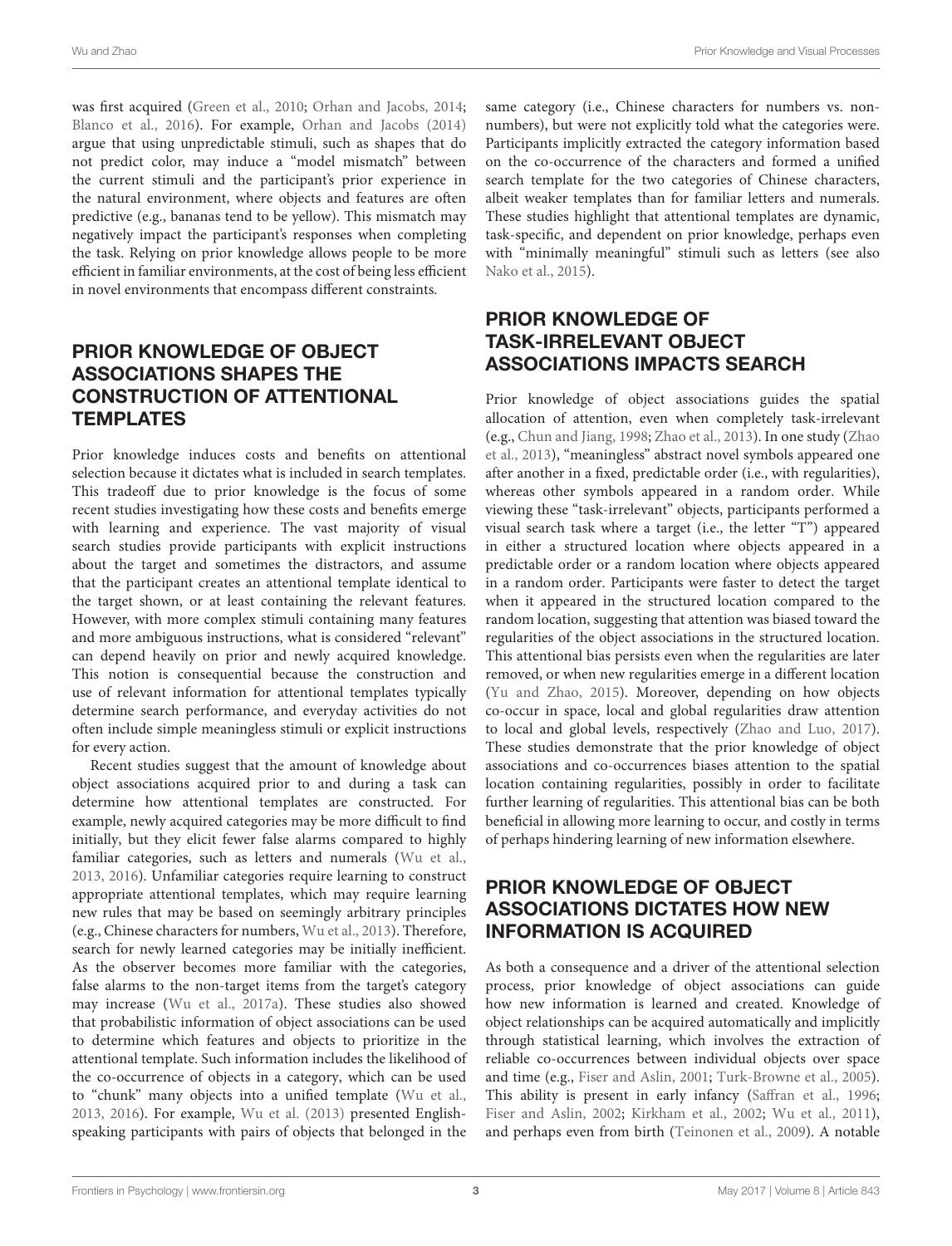consequence of statistical learning is the generation of the knowledge that certain objects co-occur, and such knowledge is often implicit [\(Baker et al.,](#page-4-24) [2004;](#page-4-24) [Turk-Browne et al.,](#page-5-14) [2005;](#page-5-14) [Wu et al.,](#page-5-16) [2011,](#page-5-16) [2013\)](#page-5-7). This learning process occurs incidentally to the task without conscious intent, and can guide the spatial allocation of attention in a spontaneous, implicit, and persistent manner [\(Zhao et al.,](#page-5-11) [2013;](#page-5-11) [Yu and Zhao,](#page-5-12) [2015;](#page-5-12) [Zhao and Luo,](#page-5-13) [2017\)](#page-5-13).

Recent studies have demonstrated that prior knowledge of how objects are related to each other generates new knowledge of associations [\(Mole and Zhao,](#page-4-25) [2016;](#page-4-25) [Luo and](#page-4-26) [Zhao,](#page-4-26) [2016;](#page-4-26) [Zhao and Yu,](#page-5-9) [2016\)](#page-5-9). In [Luo and Zhao](#page-4-26) [\(2016\)](#page-4-26), participants were first exposed to a sequence of colored circle pairs, in which one circle appeared before another in a fixed order. For example, in the AB pair, A appeared before B, and in the BC pair, B appeared before C, where A, B, and C were circles of different colors. After learning the color circle pairs, participants automatically inferred new color pairs AC even though they never appeared together before. Both the prior knowledge and the newly acquired knowledge were implicit, in that no participant was explicitly aware of the pairs. Moreover, after acquiring the prior knowledge of one pair at one categorical level, participants implicitly inferred the same association at the subordinate level and the superordinate level, even if the subordinate or superordinate objects were never presented before. For example, after learning a city pair New York-Vancouver, participants could implicitly infer the corresponding park pair Central Park-Stanley Park, and the corresponding country pair United States-Canada. These results suggest that prior knowledge automatically generates new knowledge of object associations through transitive relations, even outside of explicit awareness. This study with young adults builds on infant studies demonstrating that prior knowledge of older regularities biases learning of new regularities [\(Marcus et al.,](#page-4-27) [2007;](#page-4-27) [Quinn and](#page-5-18) [Bhatt,](#page-5-18) [2009;](#page-5-18) [Lew-Williams and Saffran,](#page-4-28) [2012\)](#page-4-28). [Lew-Williams](#page-4-28) [and Saffran](#page-4-28) [\(2012\)](#page-4-28) exposed infants to disyllabic or trisyllabic nonsense words, and then a new set of disyllabic or trisyllabic nonsense words. Listening times showed that infants were able to learn words only when the words were uniformly disyllabic or trisyllabic throughout the entire experiment. Previous exposure to disyllabic words impaired the ability to learn trisyllabic words, and vice versa. Thus, prior knowledge about word length produces expectations that facilitate processing of future word information.

#### USE OF PRIOR KNOWLEDGE ACROSS THE LIFESPAN

Most of the aforementioned studies on the influence of prior knowledge on attentional selection and information acquisition were conducted with young adults (18–30 years of age). Extending these investigations to other age groups across the lifespan, including infants and older adults, would provide a deeper understanding of how prior knowledge may have an increasingly impactful role in determining neural and

behavioral outcomes with increased age and experience. One particularly challenging question in developmental psychology is how infants and children learn to engage in top-down goal-driven search to identify and learn about relevant events in the naturalistic, distraction-filled environment [\(Wu and](#page-5-19) [Kirkham,](#page-5-19) [2010;](#page-5-19) [Wu et al.,](#page-5-16) [2011\)](#page-5-16). Infants lack extensive prior knowledge due to their minimal exposure to the environment. Therefore, infants' attention is initially driven by stimulus salience (e.g., luminance and high contrast) and biases, such as orienting toward the T configuration resembling faces (e.g., [Johnson et al.,](#page-4-29) [1991;](#page-4-29) [Colombo,](#page-4-30) [2001\)](#page-4-30). Infants rely heavily on external input (e.g., distributional statistics, [Aslin and](#page-4-31) [Newport,](#page-4-31) [2012\)](#page-4-31) to search for information and learn about and from cues in the environment (e.g., social cues, [Wu and Kirkham,](#page-5-19) [2010\)](#page-5-19). For example, infants first learn about regularities of social cues such as direction of gaze, and then use this learned attentional cue to learn about objects by 8 months of age [\(Wu](#page-5-19) [and Kirkham,](#page-5-19) [2010;](#page-5-19) [Wu et al.,](#page-5-20) [2014\)](#page-5-20). On the other end of the lifespan, more research is required to investigate a new explanation that the seemingly worse cognitive performance in older adults may not accurately reflect actual cognitive decline, but rather the knowledge acquired over a lifetime [\(Ramscar](#page-5-21) [et al.,](#page-5-21) [2014;](#page-5-21) [Blanco et al.,](#page-4-18) [2016;](#page-4-18) [Wu et al.,](#page-5-22) [2017b\)](#page-5-22). [Ramscar](#page-5-21) [et al.](#page-5-21) [\(2014\)](#page-5-21) posit that increased general knowledge may induce retrieval issues that resemble memory decline because the learner has to sift through more prior knowledge, compared to younger age groups, to retrieve a specific piece of information. [Wu](#page-5-22) [et al.](#page-5-22) [\(2017b\)](#page-5-22) argue that extensive prior knowledge may reduce broad learning experiences, which are prevalent during infancy and childhood. This reduction may encourage an increased reliance on prior knowledge, which may be a key factor driving the effects of apparent cognitive decline in healthy aging adults.

## **CONCLUSION**

In conclusion, studies that are based on the traditional view of attentional selection being neutral to semantic content (e.g., attending to a spatial location or using simple, meaningless search stimuli) have laid the foundation for the nature and limitations of attentional selection in specific simplified contexts. Recent studies have shown that prior knowledge of object associations influences attentional selection, determines the contents in attentional templates, and subsequently shapes information acquisition in beneficial and costly ways. This point is often underappreciated in research on visual search, as well as other aspects of cognition. Tasks that measure cognitive health across the lifespan typically "remove" the participant's ability to use prior knowledge by using unpredictable meaningless stimuli. Given that prior knowledge can impact the efficiency in completing cognitive tasks, even when the knowledge is task-irrelevant, simple stimuli may underestimate or overestimate a participant's abilities. These insights highlight the importance of the acquisition of appropriate prior knowledge and its use in cognitive tasks both in the laboratory setting, as well as in the natural environment. More research on how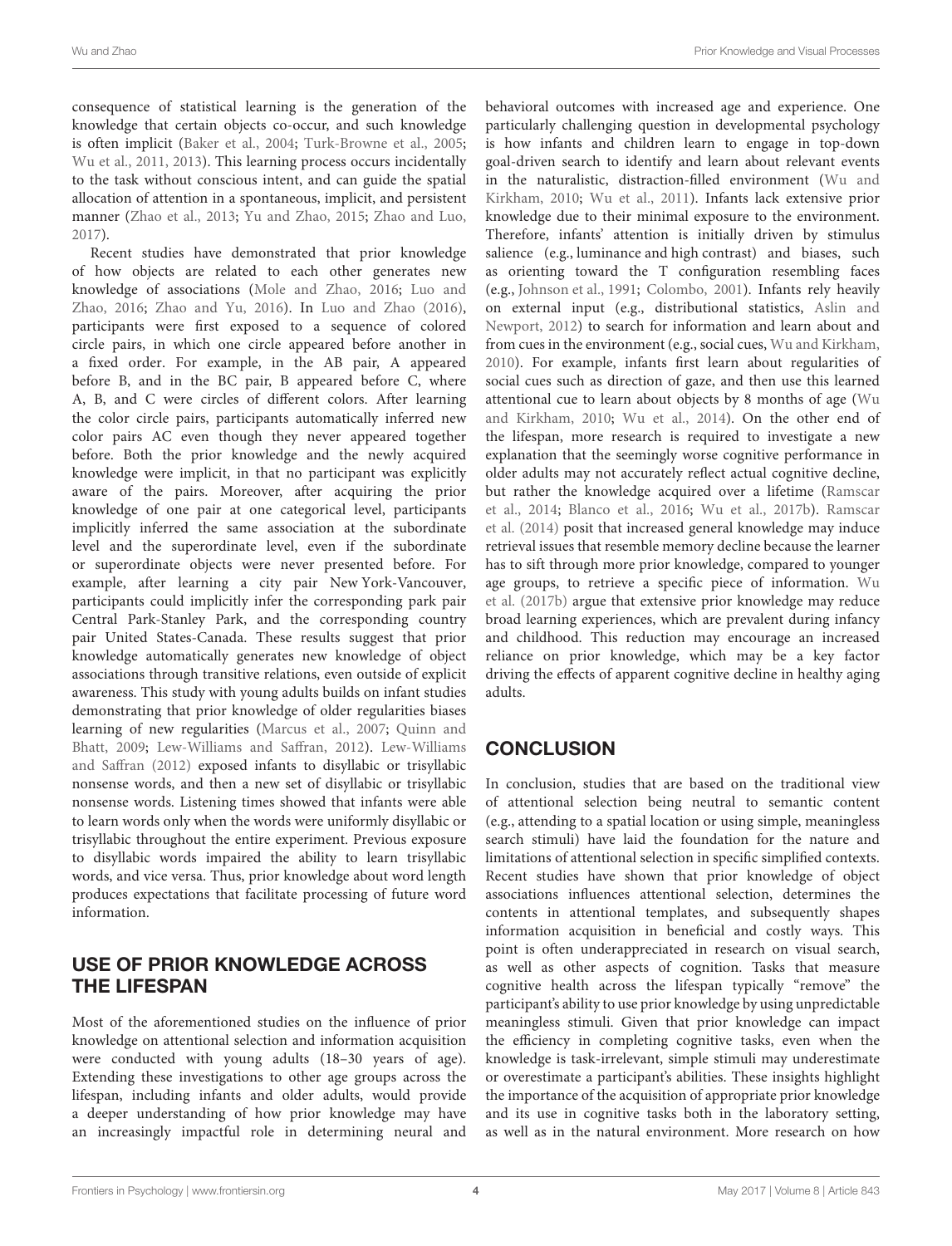prior knowledge interacts with cognitive processes would lead to an increased emphasis on how the use of prior knowledge (e.g., for a search template) is optimized and how and when new information is acquired. Future research also could determine whether cognitive abilities should be conceptually separated from prior knowledge, for example as distinct layers of influence on performance, rather than inherently integrated (see [Churchland](#page-4-32) [et al.,](#page-4-32) [1994\)](#page-4-32). These efforts would lead to more accurate assessments of cognitive abilities and more effective training of these processes.

#### **REFERENCES**

- <span id="page-4-31"></span>Aslin, R. N., and Newport, E. L. (2012). Statistical learning: from acquiring specific items to forming general rules. Curr. Dir. Psychol. Sci. 21, 170–176. [doi: 10.1177/](https://doi.org/10.1177/0963721412436806) [0963721412436806](https://doi.org/10.1177/0963721412436806)
- <span id="page-4-24"></span>Baker, C. I., Olson, C. R., and Behrmann, M. (2004). Role of attention and perceptual grouping in visual statistical learning. Psychol. Sci. 15, 460–466. [doi: 10.1111/j.0956-7976.2004.00702.x](https://doi.org/10.1111/j.0956-7976.2004.00702.x)
- <span id="page-4-4"></span>Ball, K., Berch, D. B., Helmers, K. F., Jobe, J. B., Leveck, M. D., Marsiske, M., et al. (2002). Effects of cognitive training interventions with older adults: a randomized controlled trial. JAMA 288, 2271–2281. [doi: 10.1001/jama.288.18.](https://doi.org/10.1001/jama.288.18.2271) [2271](https://doi.org/10.1001/jama.288.18.2271)
- <span id="page-4-18"></span>Blanco, N. J., Love, B. C., Ramscar, M., Otto, A. R., Smayda, K., Blanco, N. J., et al. (2016). Exploratory decision-making as a function of lifelong experience, not cognitive decline. J. Exp. Psychol. Gen. Exp. 145, 284–297. [doi: 10.1037/](https://doi.org/10.1037/xge0000133) [xge0000133](https://doi.org/10.1037/xge0000133)
- <span id="page-4-16"></span>Brady, T. F., and Alvarez, G. A. (2009). Ensemble statistics of a display influence the representation of items in visual working memory. Vis. Cogn. 18, 114–118. [doi: 10.1177/0956797610397956](https://doi.org/10.1177/0956797610397956)
- <span id="page-4-1"></span>Brady, T. F., Störmer, V. S., and Alvarez, G. A. (2016). Working memory is not fixed-capacity: more active storage capacity for real-world objects than for simple stimuli. Proc. Natl. Acad. Sci. U.S.A. 113, 7459–7464. [doi: 10.1073/pnas.](https://doi.org/10.1073/pnas.1520027113) [1520027113](https://doi.org/10.1073/pnas.1520027113)
- <span id="page-4-20"></span>Chun, M. M., and Jiang, Y. (1998). Contextual cueing: implicit learning and memory of visual context guides spatial attention. Cogn. Psychol. 36, 28–71. [doi: 10.1006/cogp.1998.0681](https://doi.org/10.1006/cogp.1998.0681)
- <span id="page-4-32"></span>Churchland, P. S., Ramachandran, V. S., and Sejnowski, T. J. (1994). "A critique of pure vision," in Large Scale Neuronal Theories of the Brain, eds C. Koch and S. Davis (Cambridge, MA: MIT Press), 23–60.
- <span id="page-4-30"></span>Colombo, J. (2001). The development of visual attention in infancy. Annu. Rev. Psychol. 52, 337–367. [doi: 10.1146/annurev.psych.52.1.337](https://doi.org/10.1146/annurev.psych.52.1.337)
- <span id="page-4-14"></span>De Groot, F., Huettig, F., and Olivers, C. N. (2016). When meaning matters: the temporal dynamics of semantic influences on visual attention. J. Exp. Psychol. Hum. Percept. Perform. 42, 180–196. [doi: 10.1037/xhp00](https://doi.org/10.1037/xhp0000102) [00102](https://doi.org/10.1037/xhp0000102)
- <span id="page-4-11"></span>Eimer, M. (1996). The N2pc component as an indicator of attentional selectivity. Electroencephalogr. Clin. Neurophysiol. 99, 225–234. [doi: 10.1016/S0921-](https://doi.org/10.1016/S0921-884X(96)95711-2) [884X\(96\)95711-2](https://doi.org/10.1016/S0921-884X(96)95711-2)
- <span id="page-4-21"></span>Fiser, J., and Aslin, R. N. (2001). Unsupervised statistical learning of higher-order spatial structures from visual scenes. Psychol. Sci. 12, 499–504. [doi: 10.1111/](https://doi.org/10.1111/1467-9280.00392) [1467-9280.00392](https://doi.org/10.1111/1467-9280.00392)
- <span id="page-4-22"></span>Fiser, J., and Aslin, R. N. (2002). Statistical learning of new visual feature combinations by infants. Proc. Natl. Acad. Sci. U.S.A. 99, 15822–15826. [doi: 10.1073/pnas.232472899](https://doi.org/10.1073/pnas.232472899)
- <span id="page-4-17"></span>Green, C. S., Benson, C., Kersten, D., and Schrater, P. (2010). Alterations in choice behavior by manipulations of world model. Proc. Natl. Acad. Sci. U.S.A. 107, 16401–16406. [doi: 10.1073/pnas.1001709107](https://doi.org/10.1073/pnas.1001709107)
- <span id="page-4-6"></span>Jaeggi, S. M., Buschkuehl, M., Jonides, J., and Perrig, W. J. (2008). Improving fluid intelligence with training on working memory. Proc. Natl. Acad. Sci. U.S.A. 105, 6829–6833. [doi: 10.1073/pnas.0801268105](https://doi.org/10.1073/pnas.0801268105)
- <span id="page-4-29"></span>Johnson, M. H., Dziurawiec, S., Ellis, H., and Morton, J. (1991). Newborns' preferential tracking of face-like stimuli and its subsequent decline. Cognition 40, 1–19. [doi: 10.1016/0010-0277\(91\)90045-6](https://doi.org/10.1016/0010-0277(91)90045-6)

## AUTHOR CONTRIBUTIONS

All authors listed have contributed equally to the work, and approved it for publication.

# FUNDING

Preparation of this manuscript was funded in part by a grant to JZ (NSERC Discovery Grant (RGPIN-2014-05617).

- <span id="page-4-23"></span>Kirkham, N. Z., Slemmer, J. A., and Johnson, S. P. (2002). Visual statistical learning in infancy: evidence for a domain general learning mechanism. Cognition 83, B35–B42. [doi: 10.1016/S0010-0277\(02\)00004-5](https://doi.org/10.1016/S0010-0277(02)00004-5)
- <span id="page-4-28"></span>Lew-Williams, C., and Saffran, J. R. (2012). All words are not created equal: expectations about word length guide infant statistical learning. Cognition 122, 241–246. [doi: 10.1016/j.cognition.2011.10.007](https://doi.org/10.1016/j.cognition.2011.10.007)
- <span id="page-4-10"></span>Luck, S. J., and Hillyard, S. A. (1994). Electrophysiological correlates of feature analysis during visual search. Psychophysiology 31, 291–308. [doi: 10.1111/j.](https://doi.org/10.1111/j.1469-8986.1994.tb02218.x) [1469-8986.1994.tb02218.x](https://doi.org/10.1111/j.1469-8986.1994.tb02218.x)
- <span id="page-4-26"></span>Luo, Y., and Zhao, J. (2016). "Statistical learning creates novel object associations via transitive relations," in Proceedings of the 38th Annual Conference of the Cognitive Science Society, eds A. Papafragou, D. Grodner, D. Mirman, and J. C. Trueswell (Austin, TX: Cognitive Science Society), 984–989. [doi: 10.1167/16.](https://doi.org/10.1167/16.12.27) [12.27](https://doi.org/10.1167/16.12.27)
- <span id="page-4-8"></span>Lupyan, G. (2008). The conceptual grouping effect: categories matter (and named categories matter more). Cognition 108, 566–577. [doi: 10.1016/j.cognition.2008.](https://doi.org/10.1016/j.cognition.2008.03.009) [03.009](https://doi.org/10.1016/j.cognition.2008.03.009)
- <span id="page-4-0"></span>Lupyan, G., and Spivey, M. (2008). Perceptual processing is facilitated by ascribing meaning to novel stimuli. Curr. Biol. 18, 410–412. [doi: 10.1016/j.cub.2008.](https://doi.org/10.1016/j.cub.2008.02.073) [02.073](https://doi.org/10.1016/j.cub.2008.02.073)
- <span id="page-4-27"></span>Marcus, G. F., Fernandes, K. J., and Johnson, S. P. (2007). Infant rule learning facilitated by speech. Psychol. Sci. 18, 387–391. [doi: 10.1111/j.1467-9280.2007.](https://doi.org/10.1111/j.1467-9280.2007.01910.x) [01910.x](https://doi.org/10.1111/j.1467-9280.2007.01910.x)
- <span id="page-4-25"></span>Mole, C., and Zhao, J. (2016). Vision and abstraction: an empirical refutation of Nico Orlandi's non-cognitivism. Philos. Psychol. 29, 365–373. [doi: 10.1080/](https://doi.org/10.1080/09515089.2015.1081163) [09515089.2015.1081163](https://doi.org/10.1080/09515089.2015.1081163)
- <span id="page-4-13"></span>Moores, E., Laiti, L., and Chelazzi, L. (2003). Associative knowledge controls deployment of visual selective attention. Nat. Neurosci. 6, 182–189. [doi: 10.1038/](https://doi.org/10.1038/nn996) [nn996](https://doi.org/10.1038/nn996)
- <span id="page-4-19"></span>Nako, R., Smith, T. J., and Eimer, M. (2015). Activation of new attentional templates for real-world objects in visual search. J. Cogn. Neurosci. 27, 902–912. [doi: 10.1162/jocn](https://doi.org/10.1162/jocn)
- <span id="page-4-12"></span>Nako, R., Wu, R., and Eimer, M. (2014a). Rapid guidance of visual search by object categories. J. Exp. Psychol. Hum. Percept. Perform. 40, 50–60. [doi: 10.1037/](https://doi.org/10.1037/a0033228) [a0033228](https://doi.org/10.1037/a0033228)
- <span id="page-4-15"></span>Nako, R., Wu, R., Smith, T. J., and Eimer, M. (2014b). Item and category-based attentional control during search for real-world objects: Can you find the pants among the pans? J. Exp. Psychol. Hum. Percept. Perform. 40, 1283–1288. [doi: 10.1037/a0036885](https://doi.org/10.1037/a0036885)
- <span id="page-4-5"></span>Olesen, P. J., Westerberg, H., and Klingberg, T. (2004). Increased prefrontal and parietal activity after training of working memory. Nat. Neurosci. 7, 75–79. [doi: 10.1038/nn1165](https://doi.org/10.1038/nn1165)
- <span id="page-4-9"></span>Olivers, C. N. L., Peters, J., Houtkamp, R., and Roelfsema, P. R. (2011). Different states in visual working memory: when it guides attention and when it does not. Trends Cogn. Sci. 15, 327–334. [doi: 10.1016/j.tics.2011.05.004](https://doi.org/10.1016/j.tics.2011.05.004)
- <span id="page-4-7"></span>Orhan, A. E., and Jacobs, R. A. (2014). Toward ecologically realistic theories in visual short-term memory research. Atten Percept. Psychophys. 76, 2158–2170. [doi: 10.3758/s13414-014-0649-8](https://doi.org/10.3758/s13414-014-0649-8)
- <span id="page-4-2"></span>Park, D. C., and Reuter-Lorenz, P. (2009). The adaptive brain: aging and neurocognitive scaffolding. Annu. Rev. Psychol. 60, 173–196. [doi: 10.1146/](https://doi.org/10.1146/annurev.psych.59.103006.093656) [annurev.psych.59.103006.093656](https://doi.org/10.1146/annurev.psych.59.103006.093656)
- <span id="page-4-3"></span>Possin, K. L., Feigenbaum, D., Rankin, K. P., Smith, G. E., Boxer, A. L., Wood, K., et al. (2013). Dissociable executive functions in behavioral